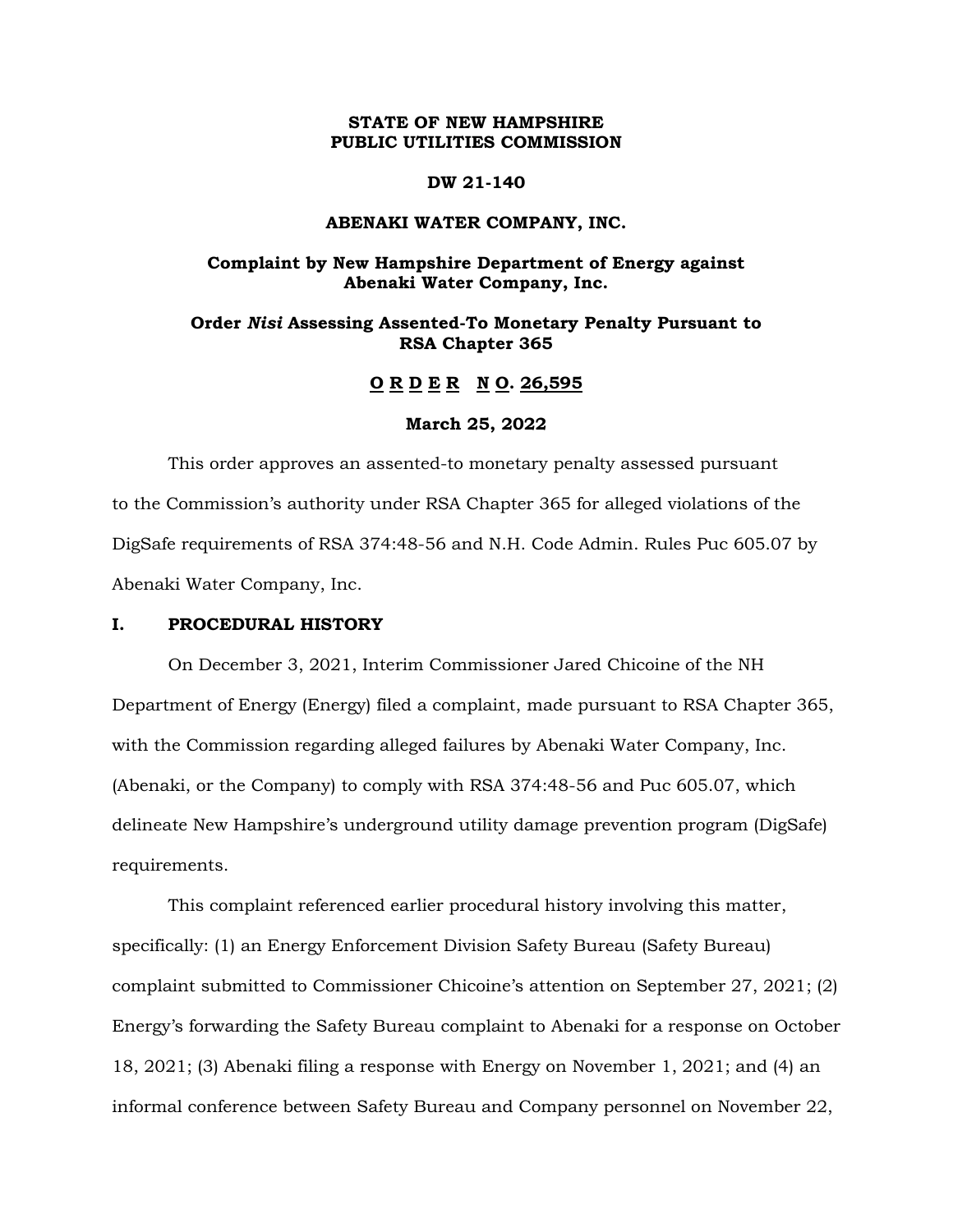2021. Energy's complaint provided copies of the referenced documents which contained factual details concerning the allegations made against Abenaki, with the exception of Abenaki's November 1, 2021 response to Energy. Subsequently, on December 10, 2021, Abenaki filed a letter with the Commission stating that it would accept a certain financial penalty pursuant to RSA Chapter 365, as recommended by Energy, to resolve this matter. The complaint and associated docket filings are posted on the Commission's website at

<https://www.puc.nh.gov/Regulatory/Docketbk/2021/21-140.html>

#### **II. POSITIONS OF THE PARTIES**

#### **A. Department of Energy**

In its complaint made before the Commission pursuant to RSA 365:4, Energy stated that Abenaki has not complied with the DigSafe requirements in place in New Hampshire, including the operator response mandates set forth in RSA 374:53. *See* Letter of Commissioner Jared Chicoine, 12/3/2021, p. 2. Energy also noted that Abenaki is a public utility as defined in RSA 362:4 with no noted exemptions from compliance with the applicable DigSafe statutes. *Id.*

Safety Bureau personnel, in their September 27, 2021 complaint referral and underlying September 9, 2021 internal memorandum attached to the complaint referral, outlined the existence of 179 probable violations of DigSafe requirements by Abenaki in its operations during the 2016-2021 time frame. This information was developed by Safety Bureau personnel through an investigation, triggered by physical evidence of operational failures to meet DigSafe requirements by the Company that came to light in April 2021 at a Safety Bureau field inspection. The Safety Bureau examined the records of Abenaki, the DigSafe central clearinghouse, and its own internal records to inform its conclusion that violations had taken place.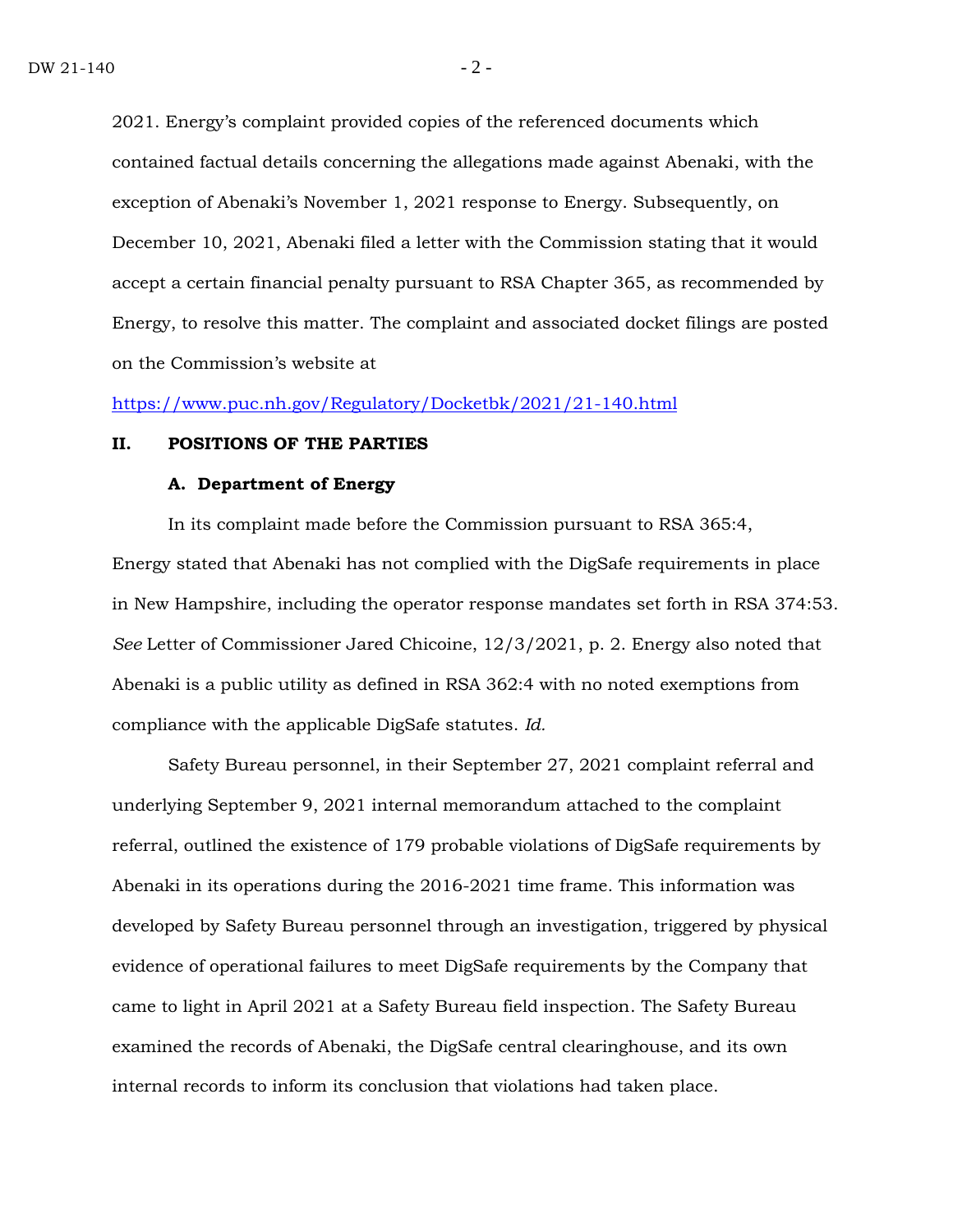The Safety Bureau initially proposed, and Energy adopted, the approach that Abenaki should pay a penalty under RSA Chapter 365, a statutory framework that generically provides for penalties against utilities found, after investigation by the Commission, to be in violation of rules or requirements of Energy or the Commission. Specifically, Energy recommended that Abenaki be assessed the maximum penalty under RSA 365:41, namely, the lesser of \$250,000 or 2.5 percent of the annual gross revenue of the Company, which was calculated by Energy to total \$15,283. Energy further proposed that the penalty would be applied for the benefit of Abenaki's ratepayers as a uniform one-time credit to bill on a per customer basis, as allowed for by RSA 365:41.

#### **B. Abenaki**

Company representatives participated in an informal conference with Safety Bureau personnel regarding the alleged violations of DigSafe requirements by Abenaki on November 22, 2021. In its filing with the Commission made on December 10, 2021, styled as a "Response of Abenaki Water Company to Complaint," the Company related that at the November 22 discussion, Abenaki, and its new parent company, Aquarion Water Company (Aquarion), agreed to accept the Safety Bureau's findings and proposed monetary penalty of \$15,283, to be refunded to customers as a per-customer, one-time credit of approximately \$17 per customer. Abenaki further related that Energy and the Company "agree on the relevant facts and the proposed resolution surrounding the complaint."

### **III. COMMISSION ANALYSIS**

Pursuant to RSA 365:41, after a complaint being made to the Commission pursuant to the provisions of RSA Chapter 365 and N.H. Code Admin. Rules Part Puc 204, and a finding that a public utility has failed, omitted, or neglected to obey,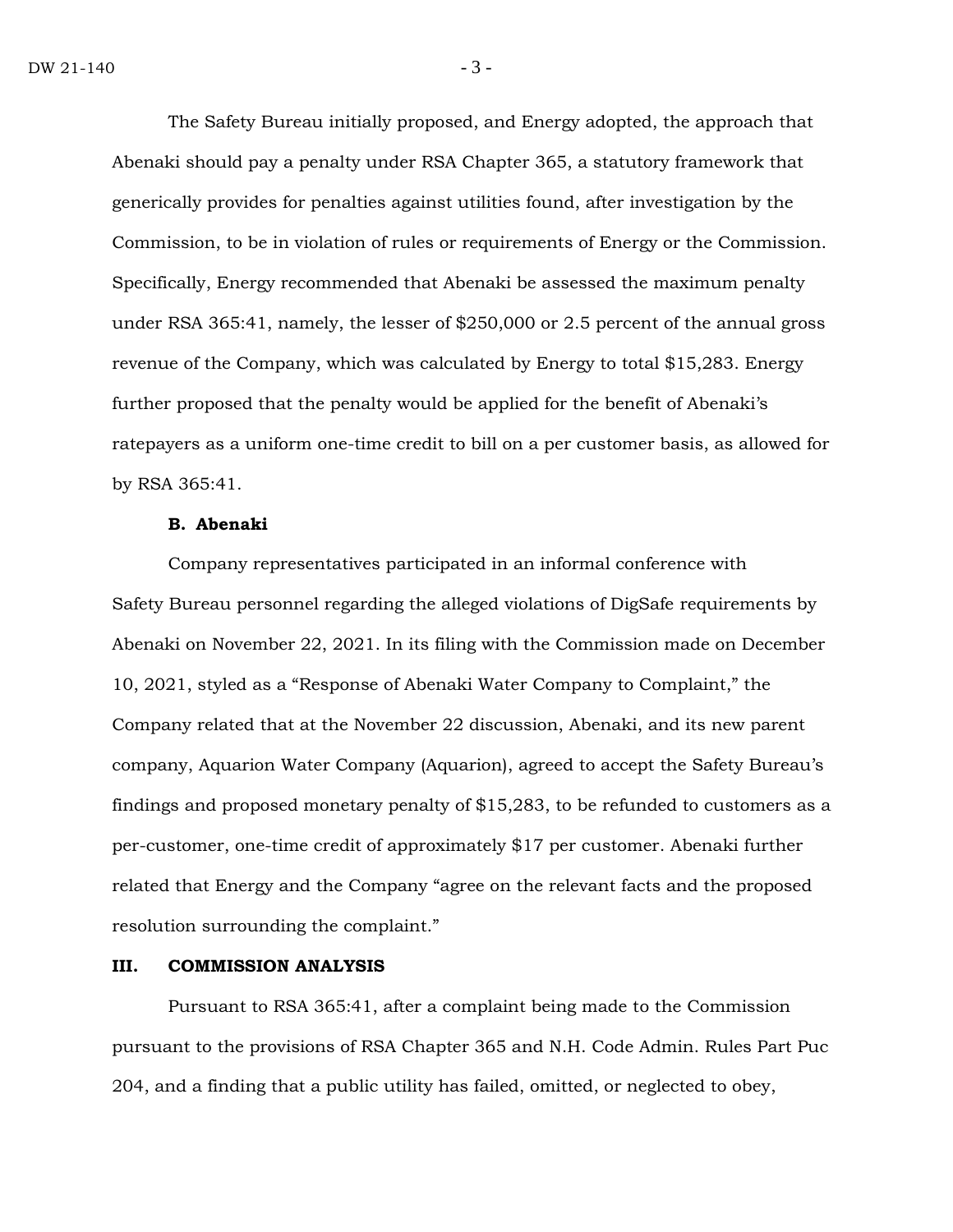observe, or comply with any order, direction, or requirement of the Commission or the Department of Energy, the Commission can determine to assess a civil penalty against the utility. RSA 365:41. This penalty is not to exceed \$250,000 or 2.5 percent of the annual gross revenue that the utility received from sales in New Hampshire, whichever is lower, and shall be applied to the benefit of the utility's ratepayers through a credit to bills. *Id*.

Pursuant to RSA 541-A:31, V(a), informal disposition may be made of any contested case at any time prior to the entry of a final decision or order by stipulation, agreed settlement, consent order or default. N.H. Code Admin. Rules Puc 203.20(b) requires that any such disposition produces a result that is just, reasonable, and in the public interest.

In this matter, a formal settlement agreement by Energy and the Company was not prepared. However, we view this disposition to be a species of stipulation and consent order, insofar as Energy and Abenaki have indicated, by written filings, their agreement regarding the underlying facts surrounding the instances of violation of the DigSafe requirements, and Abenaki has agreed to accept a penalty assessed pursuant to RSA Chapter 365, as proposed by Energy.

We further find that this disposition produces a result that is just, reasonable, and in the public interest, as it adequately takes into consideration the need to encourage compliance with the DigSafe requirements by Abenaki going forward and customer interests. We note that since the time frame of the violations, the Company is under a new parent company and new management. We further note that our order in this case does not limit our disposition of similar matters in the future.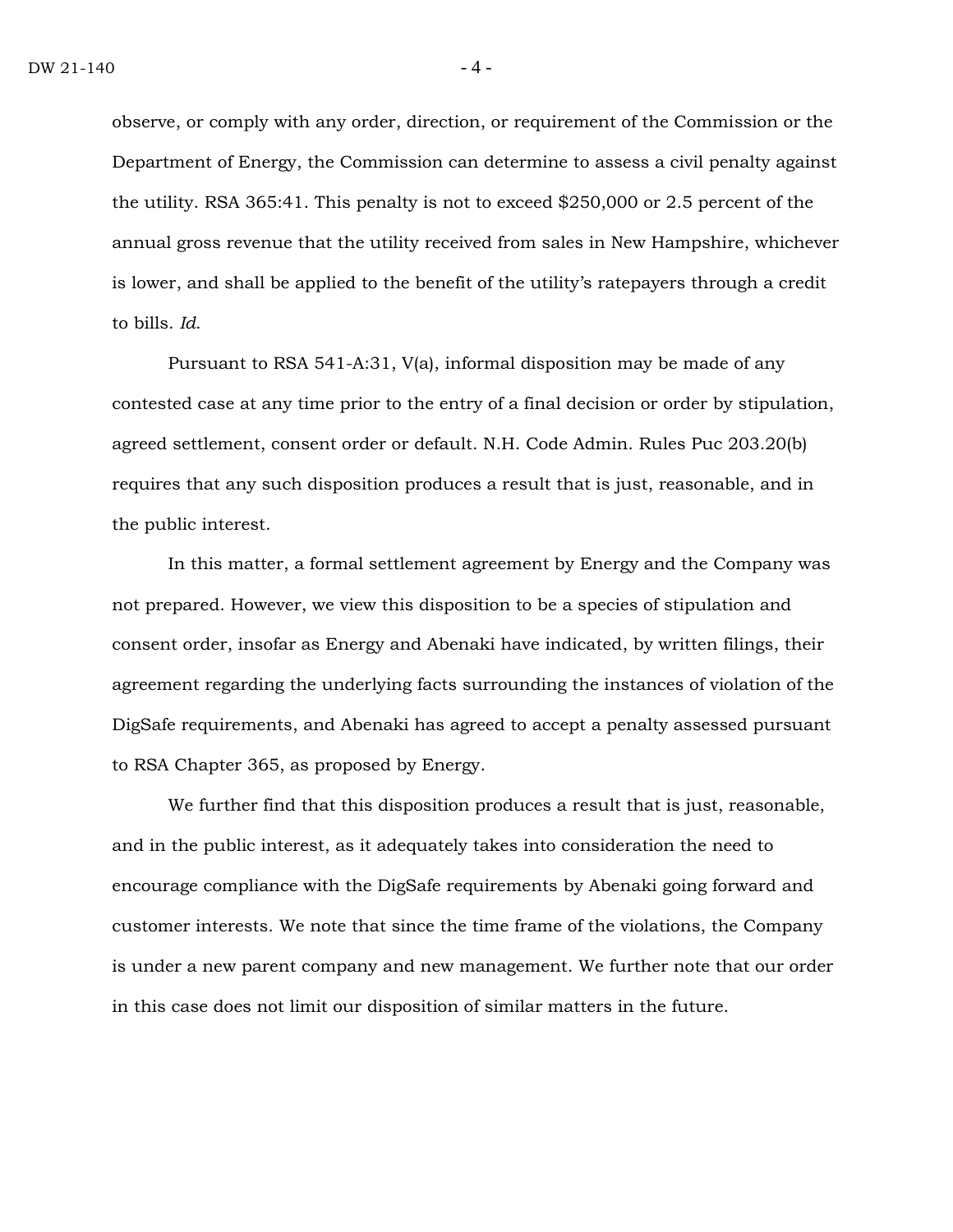#### **Based upon the foregoing, it is hereby**

**ORDERED** *NISI*, that pursuant to RSA 365:41, a penalty of \$15,283 be assessed against Abenaki Water Company, Inc., to be credited to customers through a one-time, uniform credit at the next customer billing cycle; and it is

**FURTHER ORDERED**, that Abenaki Water Company, Inc. shall cause a copy of this order to be published on its website within one business day of this order, and to be documented by affidavit filed with the Commission on or before April 19, 2022; and it is

**FURTHER ORDERED**, that persons interested in responding to this order be notified that they may submit their comments or file a written request for hearing, which states the reason and basis for a hearing, no later than March 31, 2022 for the Commission's consideration; and it is

**FURTHER ORDERED**, that any person interested in responding to such comments or request for hearing shall do so no later than April 7, 2022; and it is

**FURTHER ORDERED**, that this order shall be effective April 25, 2022, unless Abenaki Water Company, Inc. fails to satisfy the publication obligation set forth above or the Commission provides otherwise in a supplemental order issued prior to the effective date.

By order of the Public Utilities Commission of New Hampshire this twenty-fifth day of March, 2022.

Daniel C. Chairman

Pradip Commissioner

Simpson Commissioner